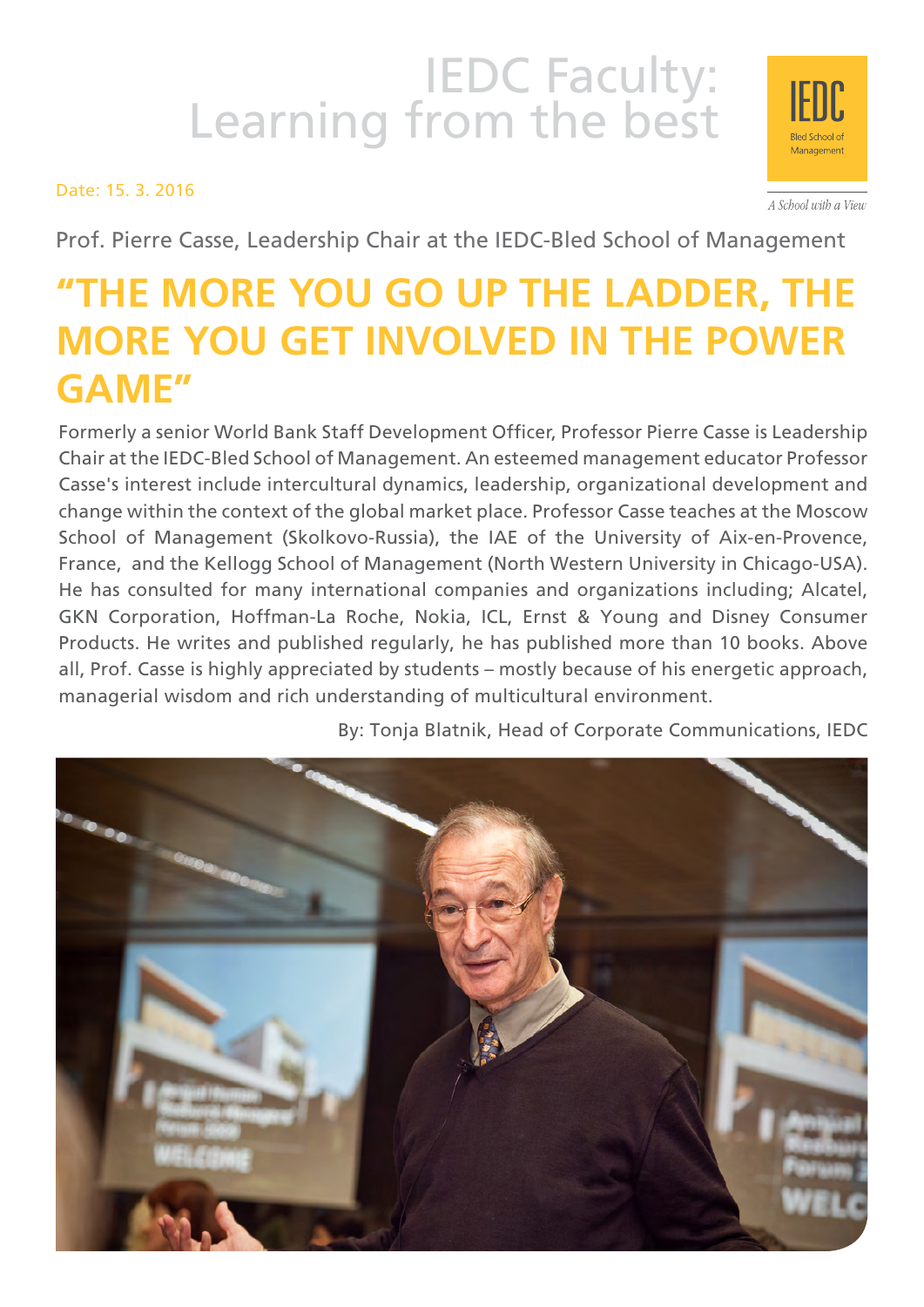**Your career is rich and diverse. From being a senior World Bank Staff Development Officer, to a consultant to multinational corporations, author of the books. Just in 23 years you had 4 jobs. What is the main advantage in changing roles versus being loyal to one or a very few functions?**

First I must acknowledge that for some people to move from one organization to another is both: challenging and enjoyable. The switch offers new experiences as well as new opportunities to learn and grow. It can also be painful (the need to adjust to new environments can be time consuming and taxing) and very frustrating (people inside the joining organization can be reluctant to welcome a new comer and resist any proposals to change anything).

It is then a question of personal drive. Some people like to change and manage a career from one place to another (my case) and others prefer to stay around for a straightforward and vertical career.

My experience in Africa (5 years as a sociologist) then 18 years with three international organizations (OECD, FAO and the World Bank) gave me a rich experience that I was able to tap and build on when I joined the academic community (after having got a PhD in Business Administration).

#### **How and when did you decide to be part of IEDC story?**

Frankly, what decided me to join was my contact and relationship with the IEDC President and Dean (Prof. Danica Purg). She impressed me with her stamina and great imagination. We met at the IMD in Lausanne, where I was a full Professor and she wanted me to join the faculty as a visiting academic. My first reaction was to decline, but she is not the kind of a person who takes no for an answer. So she kept pushing and inviting me to come to Bled and see by myself the kind of business school she was inventing. So, one day I said yes! I visited the school "With a View". I met with a few program managers as well as students and got deeply impressed by:

- the entrepreneurial spirit of the entire Institution;
- the unique approach to training and education;
- the professionalism of the people in charge of the programs.

I realized there and then that the IEDC was a real jewel in business education, because:

- it is different from the other business schools (creativity is the key to all programs. It does use art in a powerful way as a way to reflect on leadership and management);
- it is not afraid of questioning old ideas and aims at being at the forefront of executive development (i.e. leadership education is in line with the requirement of the fast changing world that we are in at the beginning of this century);
- it combines concepts and practicalities in an effective way (new ideas and skills are presented and discussed in almost all programs).

#### **How do you define your success and the success of (your) students?**

What a great question! What is

success after all? My answer to that question is twofold. Firstly, my success is when the executives that I am working with are able to challenge their assumptions, assess their natural leadership abilities (in line with the requirements of the time) and decide on what they want to do so that they can indeed "perform and enjoy"! My main objective can be defined as follows: To give the "students" an opportunity to reflect on their natural strengths and build on them. I strongly believe that life is too short to be miserable and that everybody must decide one day or another if she (or he) wants to spend her life focusing on her weaknesses or activate her strengths. I am personally convinced that there is nothing more depressing that to reach the end of one's own life (and we all do) and acknowledge that the life we had was not what we wanted. Too late!

And secondly, my students' success can be looked upon from three different perspectives: 1. The ability to discover in themselves something they had that they were not aware of; 2. To transfer the earning to real (personal and professional) life situations; and 3. To learn how to earn using they own resources.

#### **ABOUT Pierre**

#### Prof. Paul Claudel, University of Aix-en-Provence, France:

"I've known Pierre Casse for quite a few years, I have seen him teach, I have listened to him talk, I have read many of his lines. The words that immediately come to my mind, if I want to qualify this exceptional personality are: provocative, innovative, surprising, challenging, and often funny.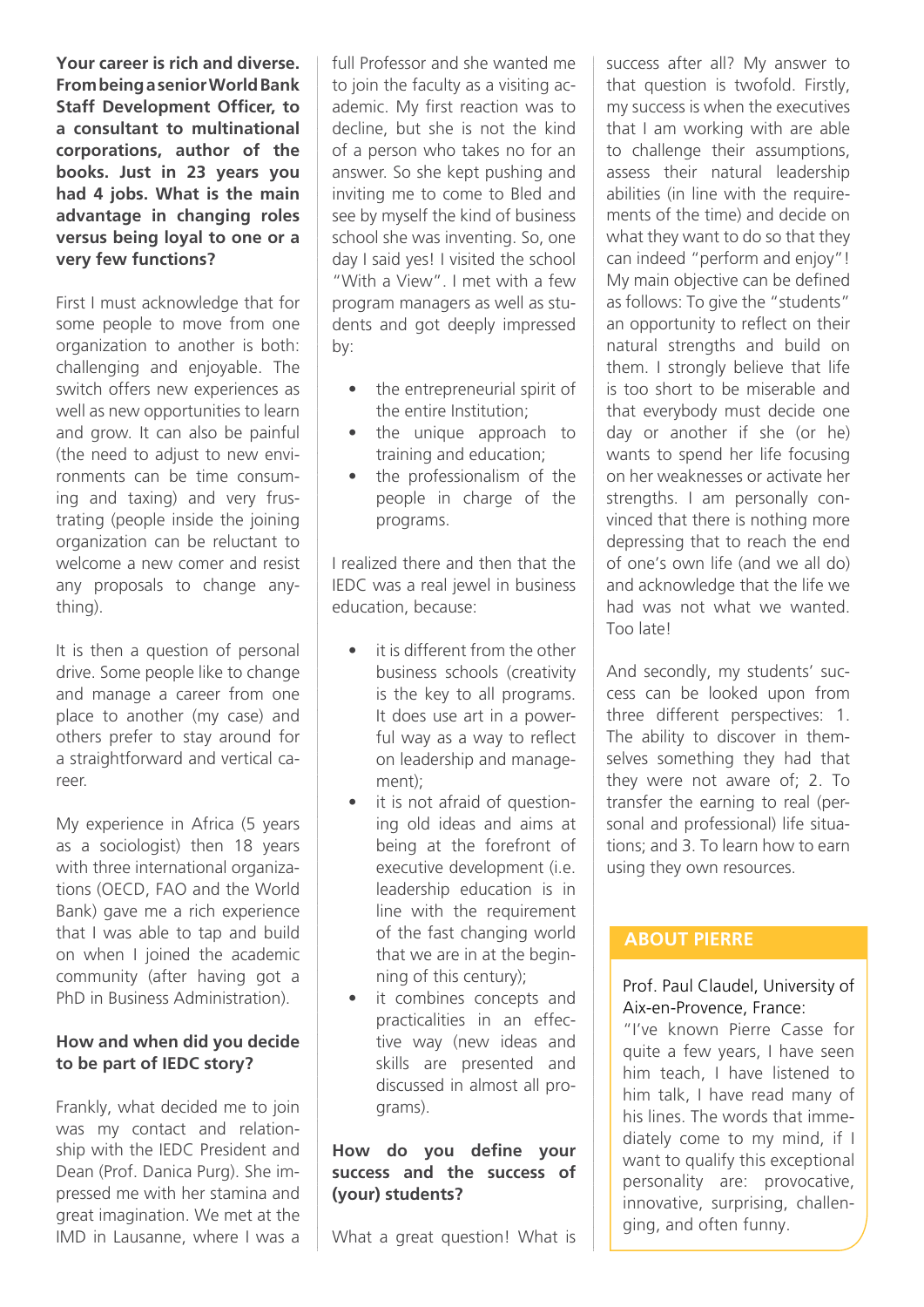#### **In what ways is the role of business schools/educations changing? What are the main trends?**

The critical issue for all business school today is to design and implement educational program that can prepare people to play effective executive roles (public and private sectors) in a world in permanent transformation. The question is simply put in the following way: How do we prepare people for a world that we do not know anything about?

It seems to me that Business Schools today should focus on:

- How to adjust to ongoing changes without losing our balance and sanity
- How can leaders and managers challenge their assumptions, check the validity of the existing ones and even better invent the new ways to define business and organizational work
- • How to be invent tomorrow today (decide what we want to see around and fight for it)

One critical dimension that Business Schools must explore is to design and run programs that present, analyse and situations form various perspectives (finance, marketing, leadership, strategies…) at the same time. The actual "Silo" approach of most institutions is wrong! Out there – in the real world- all the key dimensions that belong to the cursus of BS are isolated…

**Name three reasons why companies should invest in general employee talent development, also during periods of recession?**

#### **MEET PIERRE**

#### Finish the sentence:

My friends would describe me as ...

.... demanding.

The main difference between men and women leaders. ..

.... Men are promoted on the basis of their potential. Women on the basis of their achievements.

There's nothing better in life than ...

.... Perform and enjoy.

The most powerful lesson I have learned ... .... Learning how to learn is key to survival. I am inspired by ...

- .... What I have in myself that I am not (yet) aware of.
- 1. Talents are key and no organization can survive in a fast changing environment if the key players (employees and workers) are not growing and adapting their mindsets and behaviors to the new environments in the making
- 2. To attract good talents organizations are going to have to offer opportunities to people to experience at work not just exciting jobs but also some kind of "mind expansion" situations
- 3. Business is in the process of being redefined in many parts of the world. Profitability is still key but another dimension has been promoted for a few years now and that is the social responsibility of the corporate world. It is around and it is not going to disappear. Organizations are going to become centers of social encounters and personal growths. This will hopefully counteract the anti-social impact of the new communication technologies

**What is your main advice to young managers, who have ambitions to climb the career ladder?**

One simple piece of advice: Never stop checking your professional options inside and outside your organization! Options provide freedom of the mind and life choices

## **ABOUT Pierre**

## IEDC Program Managers:

"Prof. Casse is being loved by participants because of his endless energy and ability to deeply connect with the audience and to adapt to all kind of circumstances."

#### **Would you agree that higher you are in the organizational hierarchy, lonelier you get?**

I disagree! The more you go up the ladder, the more you get involved in the power game and lose your ability to be objective!

My experience as a consultant with many organizations (in many industries), has convinced me that many top executives:

• Are not lonely at the top. They just meet with the same people over and over and become the prisoner of a "clique".